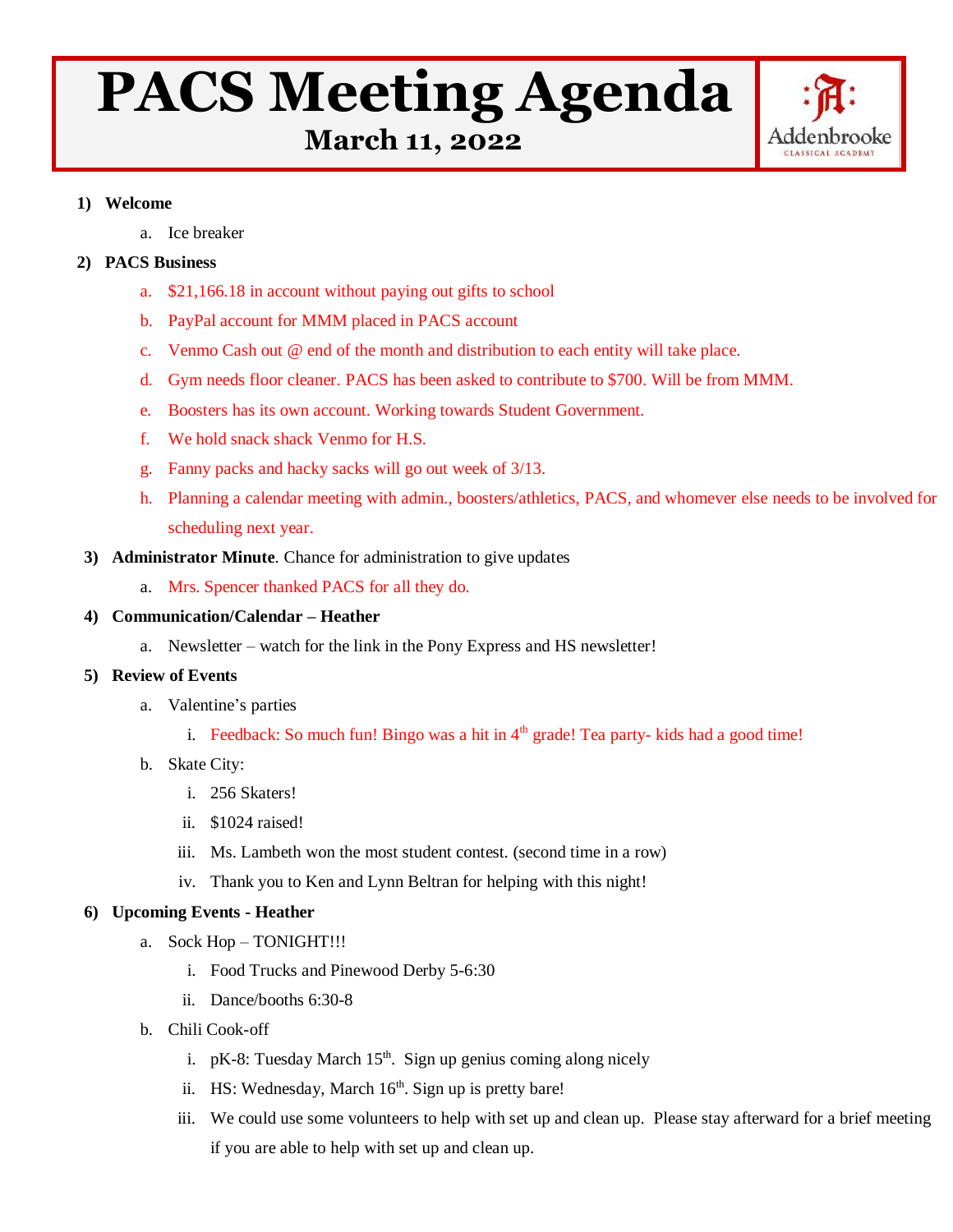- c. PACS snacks Wednesday, March  $16<sup>th</sup>$ . (items due Monday March  $14<sup>th</sup>$ )
	- i. We could really use one or two more people to help Melanie set up at 7:30 that morning and tear down on Friday.
	- ii. Google calendar for PACS snacks
	- iii. Sign up spots are also included on the signup genius, which will resume this month.
	- iv. This month's is modified d/t chili cookoff.
- d. Skate City April  $14<sup>th</sup>$

\*We are looking for a coordinator for next year, please let us know if you're are interested!

- e. Staff Appreciation Week May 2- $6<sup>th</sup>$ 
	- i. Grand Slam/baseball theme
	- ii. Please meet afterward to discuss details.

\*Began at 8 a.m.

\*\* 12 in attendance